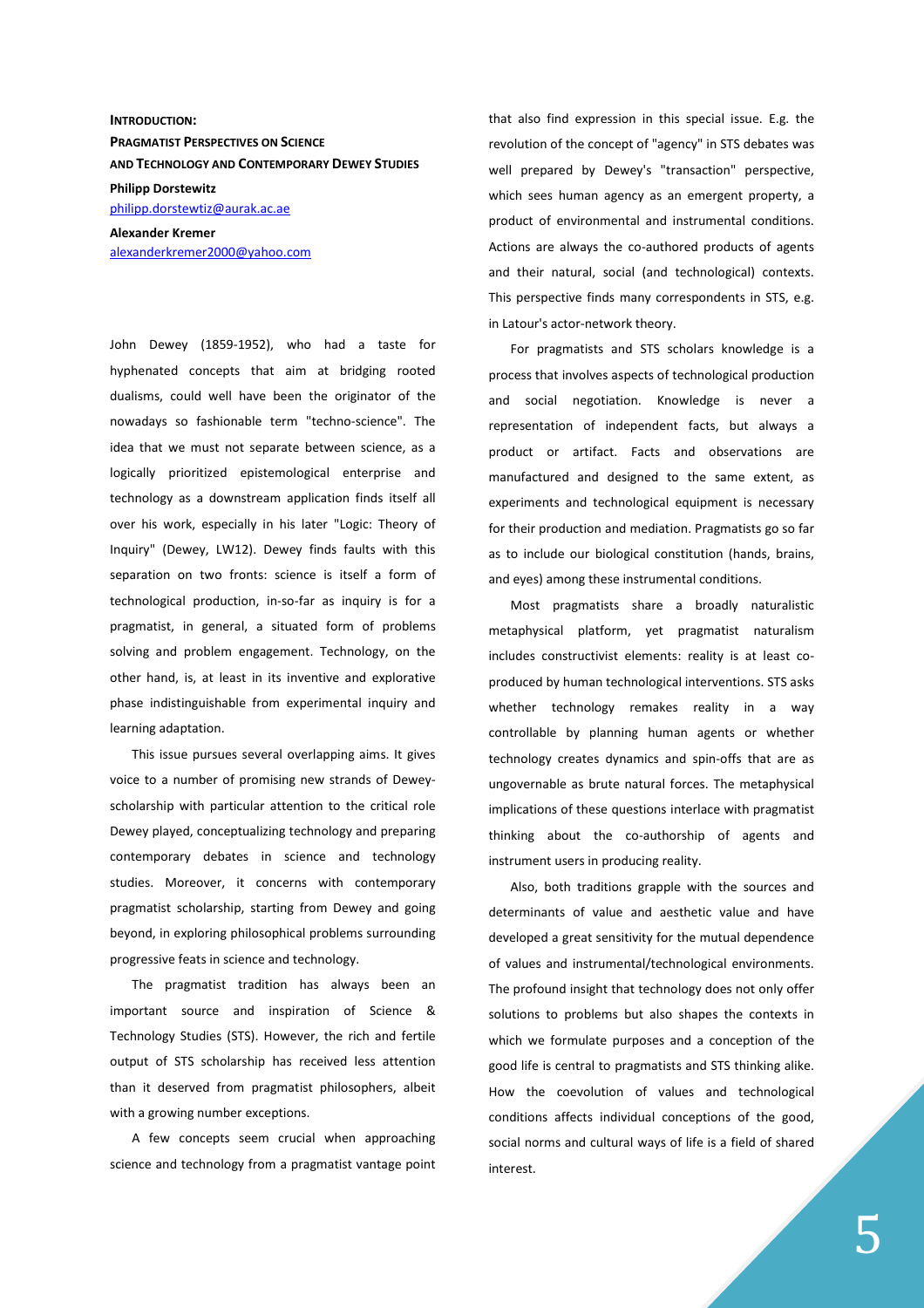For pragmatists, the use of tools and instruments is not only a defining trait of our species that has shaped our natural environment, it is also that trait which makes us proactive participants in our own evolutionary story. Pragmatists understand tools not merely as a means of achieving desired outcomes with given resources. Tooluse is rather a creative form of mediation between problem-situations and problem-solutions, in which both sides are transformed. For pragmatists after Dewey, the instrumental action is not a mechanical exercise but a creative and aesthetic mode of human functioning, and it is fundamental to aesthetic dimensions of our experience.

Reducing technology to an aesthetically mute instrument, a mere conduit between resources and external ends is a caricature that nevertheless captures a growing tendency arriving from the industrial revolution. The reduction of the technological to the mechanical and consequently the emptying of instrumental activity of aesthetic quality and meaning beyond the achievement of an external end is Fesmire's topic. Fesmire traces the critique of technology that Dewey developed at the beginning of the industrial age and demonstrates how it centers on the aesthetic-experiential aspect of the instrumental action. Dewey's embrace of science and technological action had gained him disdain from critics who suspected him of collapsing intrinsic values into mere instrumental means. Fesmire shows how these critics fail to appreciate Dewey's hope that technology could enrich and deepen our lives and in particular aesthetic dimensions of our experience.

No doubt, as techno-sceptics after Heidegger noted, the proliferation of appliances that make modern life easy, also alienate us from meaningful and deeply aesthetic experience. In pre-industrial life, instrumental struggles were more embedded in their environment and our contribution was better characterized with making in the sense of "poiesis" (from which also "poetry" arrives). Fesmire carefully demonstrates how

Dewey identifies the sources of modern alienation not in technology per se, but in a mechanical understanding of technology that separates instrumental pursuits from the search for meaningful ends.

Even though Dewey's critique of modern utilitarian technocracy sometimes reverberates with the technophobia of Romantics and early preservationists, Dewey rejects any hiatus between technology and nature. The Aristotelian notion that technology is external to nature and that engineering amounts to a form of manipulative tricking of a well-ordered cosmos out of its harmonious path is anathema to his naturalism. On the contrary, since humans are in and of nature, so is technology. The question is therefore how humanity can co-evolve in a technologically advancing (still natural) environment, without becoming disenfranchised consumers and laborers in its machinery.

Shook & Giordano look at neuro-science as their starting point for investigating and critiquing our practical dispositions. They take an interest in neuroscience and neuro-technology and its increasingly articulate say on moral cognition and the study of ethics.

Shook & Giordano reject any reductionist reading of neuronal functioning in moral decision making as a hardwired determinant of moral dispositions. The brain is too much the product of a sociocultural co-evolution to allow an understanding of neuronal pathways as originators of intelligible moral decisions. A contemporary, pragmatist neuroethics has to take very seriously both the biological & neuronal foundations of our deliberative capacities, and the social, cultural determinants together with which they co-evolved.

On the question, whether neuroethics can provide answers to normative questions about how we should deliberate or how we ought to live together, Shook & Giordano give a pragmatist answer. Neuro-studies do not issue in prescriptive resolutions but as a "lens and mirror" of our socially embedded, biological and evolved nature, neuro-ethics offers an important source of

6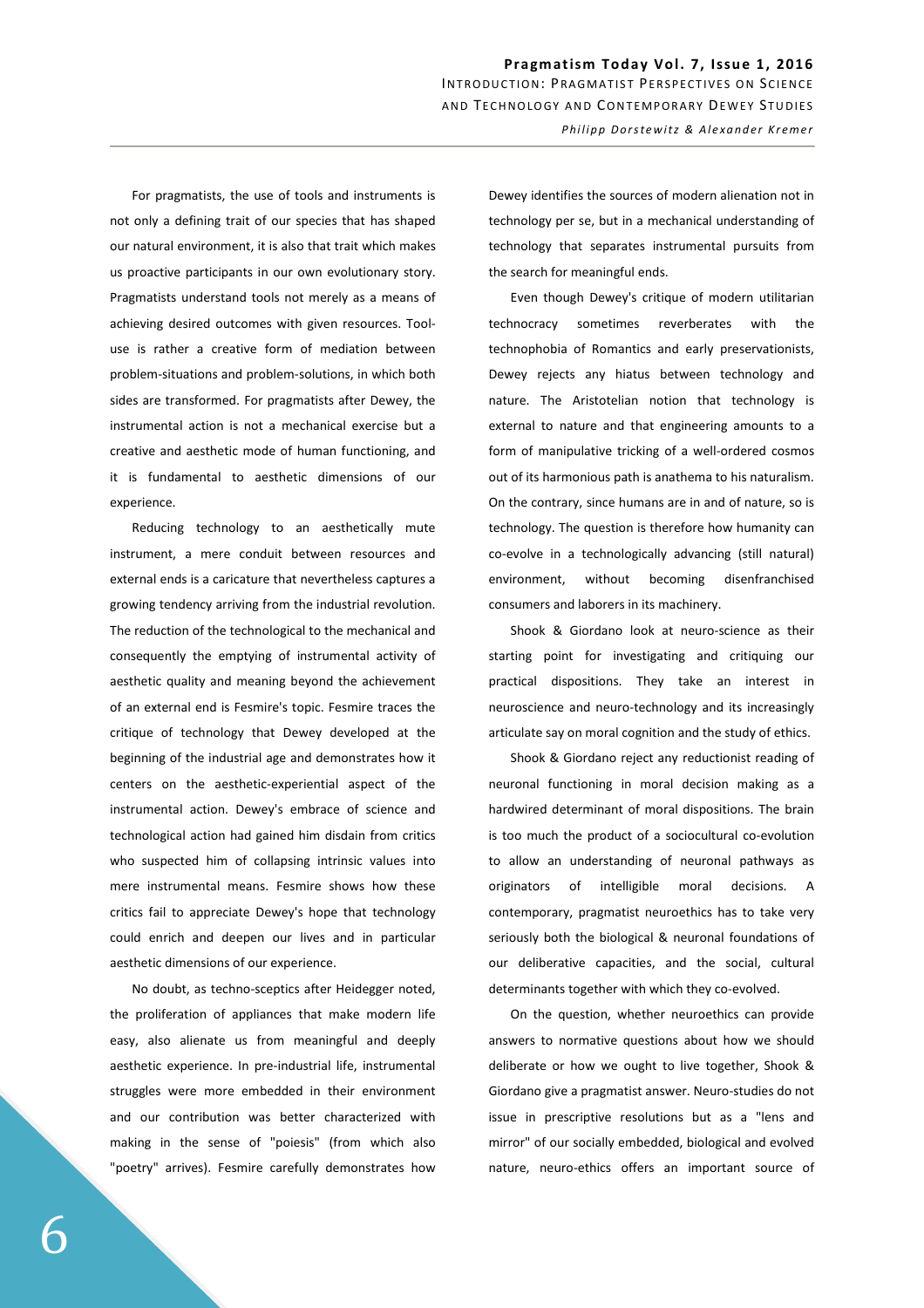ethical orientation. We may add, that pragmatists never denied the possibility of committing a natural fallacy, meaning a deliberative short circuit by which we jump from observed conditions directly to prescriptive conclusions. Ethical judgments must involve intelligent and imaginative deliberation, which means behavioral adaptation and learning in view of actual and possible experience. This, indeed, takes place on the naturalistic grounds of appreciated experience and projection without the need for postulation of additional purely normative premises.

This knowledge of our biological and neuronal functioning will also come to pass when new ethical decisions have to be taken e.g. in view of advancing technologies of enhancement.

Thinking of human activity and deliberation, as coauthored by a natural, social and technological environment has gained much currency in the field of Science and Technology studies since Latour and other began speaking of "assemblages" and "actants". With his distinction between the viewpoints of "self-action", "interaction" and "transaction", Dewey is surely the father of this approach.

As in Fesmire's article, alienation by means of technologically and politically engineered environment is also the topic of Mark Tschaepe in "Undermining Dopamine Democracy through Education".

In our Dec 2015, Arnold Berleant argued that our sensibility is becoming instrumentalized and corrupted for industrial purposes. Food, music, movie and advertisement industries are now conglomerates of vested interests that make coordinated efforts to monopolize and condition our tastes and thereby predetermine our customer choices. Tschaepe is motivated by a similar worry. The neoliberal order has turned individuals into consumers that react to the salience of advertised stimuli rather than take responsibility in cultivating their own preferences and decisions. "Dopamine democracy" stands for the de facto annihilation of deliberative political self-control, a

yielding to consumerist temptations and suggested necessities of market forces. This leads to a form of political individualism where agents (or brains) scan their environment for salient incentives, which they pursue, sometimes by entering strategic alliances with others.

Hope sees Tschaepe in Dewey's theory of education, and specifically in the notion of growth of freedom and self-control through intelligent inquiry. When we learn through inquiry in problem-solving collaboration with others we overcome the detrimental separation between mere "information" and "thoughtful action". Thereby knowledge becomes an empowering force in overcoming ideological divides and in forming new democratic communities.

In "We Deweyan Creatures" Tibor Solymosi introduces the idea of human beings as an organism so thoroughly embedded within its environment that he introduces "Œ" as a symbol for the indivisibility of human subject (organism) and environment. In his account of evolution as a continuous process of generating hypothetical solutions and testing them, "Deweyan creatures" do not see themselves merely as products of evolutionary dynamics but also as active participants in shaping the world and sharing experience.

Solymosi asks the momentous question whether a Deweyan conception of creative democracy is supported by (human) nature. Like Tschaepe, he contrasts the conception of a critical and deliberative community with a reactive "dopamine democracy" where technological appliances only prompt reactions by offering salient stimuli. Solymosi tells a narrative of human evolution that takes its environmentally embedded transactive nature serious. An instrumentalist account, he agrees with Dewey in defining language as the tool of tools. We are creatures with the ability to use tools intelligently and mediated by the use of language we project ourselves forward into transformed situations that we help to create.

As both Fesmire and Tschaepe, Solymosi too understands tools as more than mechanical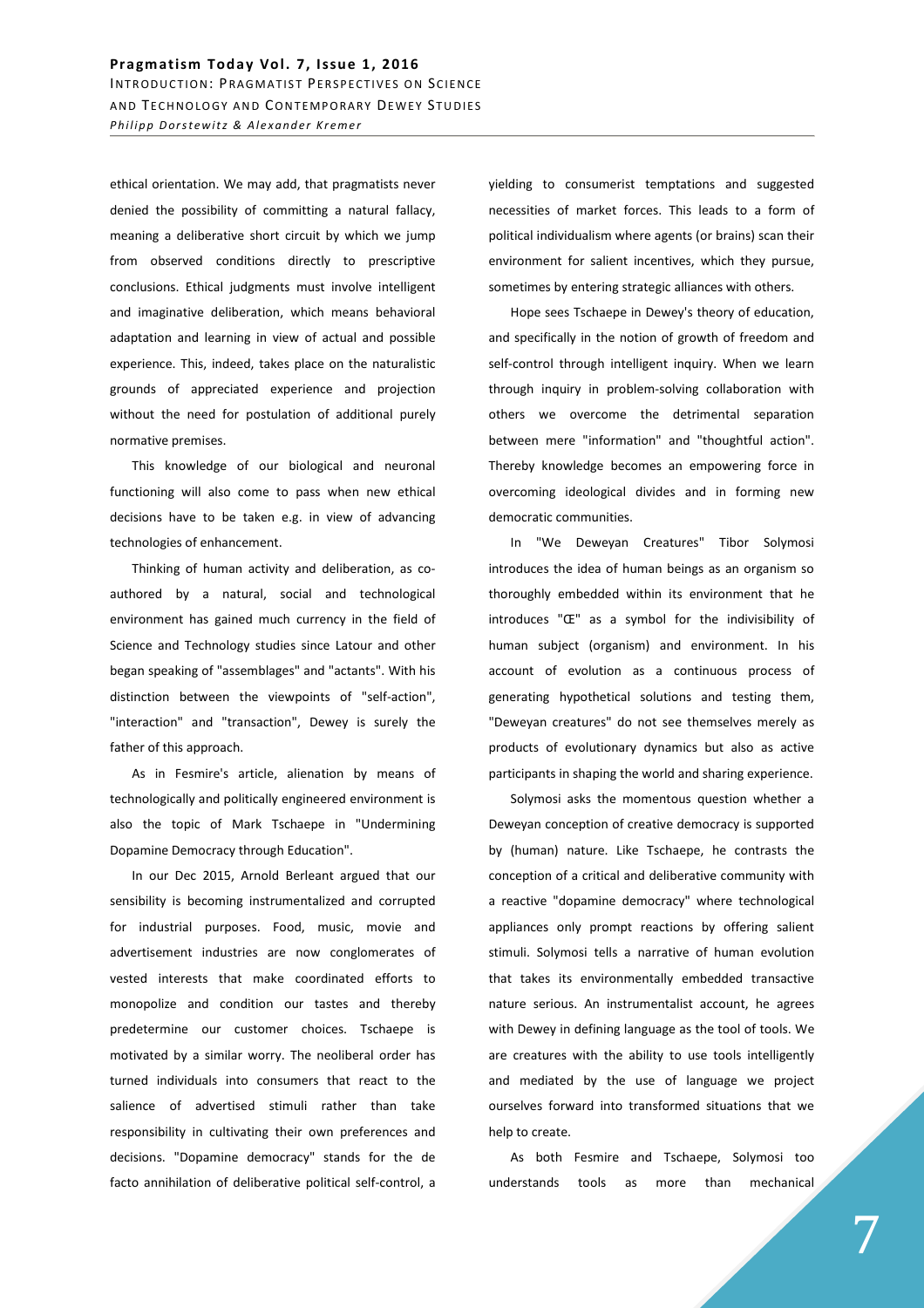Pragmatism Today Vol. 7, Issue 1, 2016 INTRODUCTION: PRAGMATIST PERSPECTIVES ON SCIENCE AND TECHNOLOGY AND CONTEMPORARY DEWEY STUDIES *Philipp Dorstewitz & Alexander Kremer* 

intermediaries between problems and solutions. The use of tools and technology is an imaginative activity, which means that the distance between technology, science and art diminishes. All these human endeavors capture creative enterprises of using instruments to transform situation in a meaningful way. Deweyan creatures have the unique imaginative capacity of seeing themselves as part of the evolutionary story which transforms the social and environmental transactions of our species. This position calls for a self-conception of humans as critical, socially interactive and creative co-authors of an unfolding evolutionary story, and it is this notion that is entirely incompatible with the reactive, stimulus-driven denizen of a "dopamine democracy".

All above contributions show how promising an intensified communication between pragmatist scholarship and science and technology studies may be. Many of the concepts that define contemporary STS scholarship have been philosophically anticipated and elaborated by pragmatists since Dewey.

As it is well-known, Dewey has represented and summarized the main movements of the traditional pragmatism. During his long life he wrote papers and books almost on every important question of philosophy: e. g. on social philosophical phenomena like democracy and religion, on ontological phenomena like nature, and on aesthetic phenomena like artworks and art. We could say that Dewey was almost a polymath, and due to his multidimensional philosophical activity, he has more and more followers even today. In the second chapter of this issue, we have chosen five general contemporary interpretations of his philosophy.

The first train of thought is connected to Dewey's social philosophy. Carlos Mougan uses Dewey's interpretation of democracy as "a way of life" as an Alpha and Omega of his standpoint. However, he also shows that Dworkin's "moral reading of democracy" is not in contradiction with Dewey's participatory approach, since "democracy has a commitment to the

moral development of individuals, stressing continuity between ethics and politics" (PT 61). What is more, Mougan builds into his interpretation the effects of the legal system, when he emphasizes that his offer "requires politics to defend basic democratic values more strongly and sees legal and constitutional principles as weapons for the development of political and social order, favoring a deepening in the democratic way of life" (PT 65). This makes, as Mougan says, abstract tools for specific policy from the constitutional principles.

Barry E. Duff has chosen an ontological approach. Experience and Nature (E&N) is Dewey's seminal work that wanted to destroy the traditional dualism of human consciousness and Nature by the help of a radical "empirical naturalism or naturalistic empiricism, or […] naturalistic humanism" (E&N, 1929 1a). However, E&N has always caused some perplexity according to Duff even for Dewey himself, because he wanted to achieve a paradigm shift, but he has failed. "In discussion of E&N at the end of his life, he can be seen struggling again with the paradigm shift he had adumbrated but was unable to achieve." (PT 67) In Duff's opinion, the perplexity is caused by the presence of two incommensurable paradigms in E&N: the sociocentric concept of "meaning" and "and the 'individuocentric' concept of "experience" that necessarily includes only one person." (PT 76) In his paper Duff tries "to make sense of E&N by showing how it can be reformulated as a coherent whole using the sociocentric paradigm; the changes Dewey considered making to it even at the end of his life are discussed and give further support to this strategy." (PT 68)

In the next two papers give manifestation of the aesthetic approach which was one of the most important dimensions of Dewey's late philosophy. In Art as Experience (AE) which was first published in 1934, Dewey has embedded his philosophy of art into his pragmatism and has shown the continuity between our

8